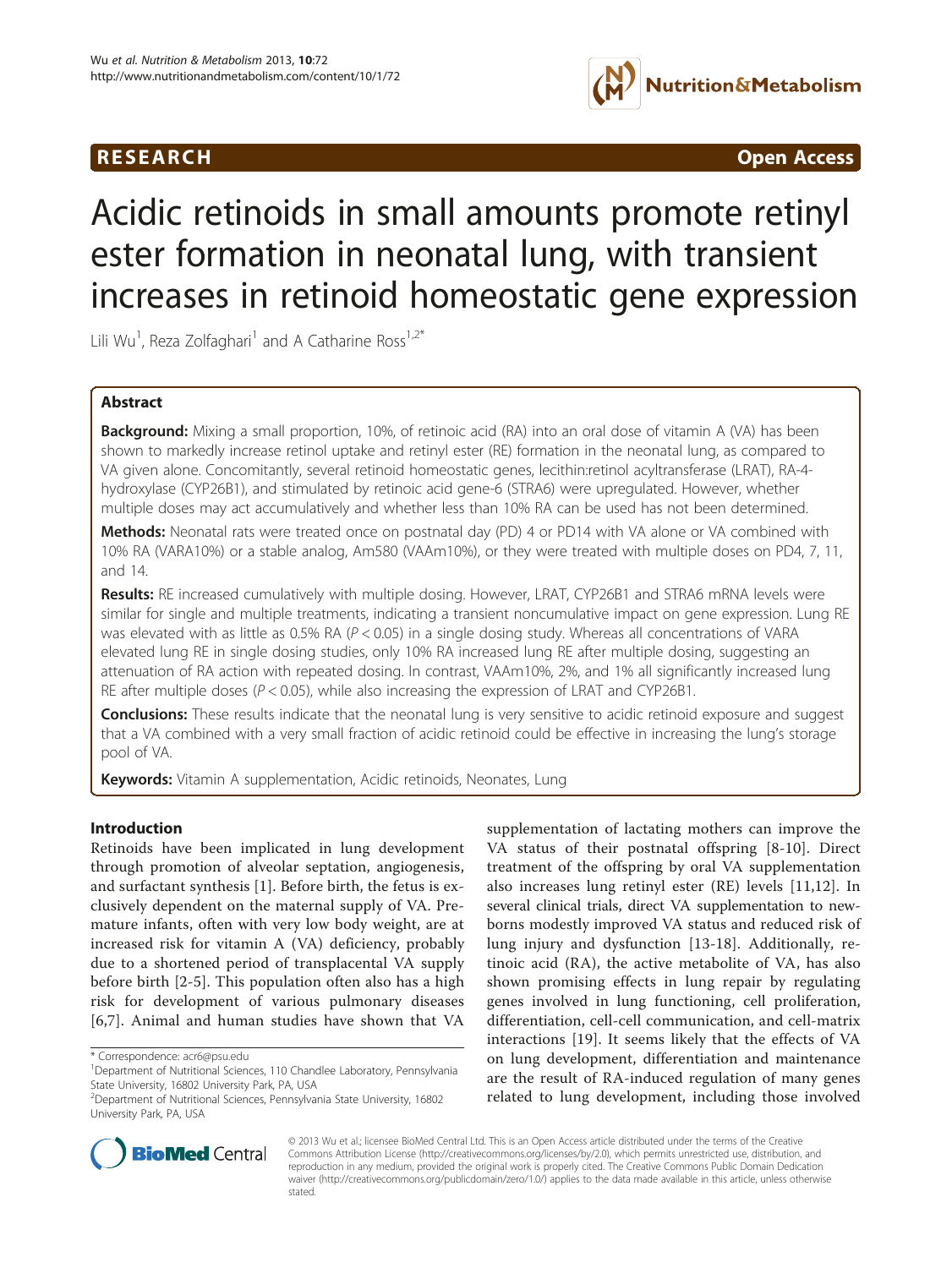<span id="page-1-0"></span>in pattern formation, matrix production, and synthesis of certain growth factors [\[20](#page-7-0)]. RA has been shown to increase the level of elastin mRNA in lung fibroblasts [[21](#page-7-0)], and treatment of neonatal rats with RA resulted in a partial recovery of the septation process and increased formation of alveoli, even under conditions of stress [[22,23](#page-7-0)].

Previously, we have reported that by combining a portion of acidic retinoid into the VA supplement, referred to as VARA, the uptake of an oral supplement of retinol and the formation of RE in the lung were enhanced approximately 5-fold as compared to the effect of VA supplementation alone [\[11,24\]](#page-7-0), concomitant with upregulation of the levels of transcripts of retinoid homeostatic genes, including lecithin:retinol acyltransferase (LRAT) and Stimulated by RA-6 (STRA6) in short term (6 h) experiments [[12](#page-7-0)]. Thus, we concluded that the redirection of VA flow into the lung by the VARA treatment, compared with VA alone, could be a result of the rapid upregulation of LRAT and STRA6 genes. Other investigators have demonstrated that LRAT and STRA6 cooperate in mediating retinol uptake and storage, for when both genes were co-expressed in retinal pigment epithelial cells the uptake and esterification of retinol exceeded that in cells expressing either one of these genes alone [\[25\]](#page-7-0).

Our previous studies in neonatal rats or mice tested only VARA with 10 mol% of RA, referred to herein as VARA10%, which increased the content of lung RE increased ~5-fold more as compared to same amount of VA alone [[11,24](#page-7-0)], and VA combined with Am580 (VAAm10%), a C-4 methyl substituted analog of all-trans-RA that is resistant to rapid catabolism by enzymes of the cytochrome P450 CYP26 family. LRAT and STRA6 mRNA levels were increased even more strongly as compared to VARA10%; moreover, Am580 also induced a more persistent rise in the retinoid catabolic genes, CYP26B1 in lung and CYP26A1 in liver [\[11,12](#page-7-0)]. However, our previous studies did not test VARA prepared with lower amounts of RA. Because minimizing unnecessary exposure to VA or RA may be an important consideration for translation of rodent studies into clinical trials, it is important to better understand the effects of dosing and acidic retinoid content on lung RE formation and retinoid homeostatic genes. Therefore the present studies were designed to answer the following questions: Do multiple treatments of VA combined with 10% acidic retinoid increase RE in the neonatal lung in an accumulative manner? Are VARA or VAAm prepared with a lower proportion of RA or Am580 still effective in promoting RE storage in the neonatal lung?

## Materials and methods

#### Materials and dose preparation

VA in the form of *all-trans-retinyl* palmitate and *all*trans-RA were purchased from Sigma-Aldrich (St. Louis, MO). Am580 was from by H. Kagechika, University of Tokyo. Either RA or Am580 was admixed with VA at a molar ratio of 10 VA to 1 RA or Am580, in canola oil (see [[11,12](#page-7-0)] for rationale); oil was also used as a placebo control for oral dosing. In designated experiments the proportion of RA or Am580 was modified; each dose of VARA or VAAm delivered the same amount of VA but RA or Am580 was admixed at 10%, 5%, 2%, or 1% (VARA and VAAm), or 0.5% (VARA only), relative to VA.

#### Animals and experimental designs

Animal procedures were approved by the Institutional Animal Use and Care Committee of The Pennsylvania State University. We conducted several experiments to investigate the effects of dosing schedule: 1) single early dosing on PD4; 2) single later dosing on PD14, and 3) multiple dosing throughout the period of lung septation (one dose given daily on PD4, 7, 11, and 14). Neonatal rats were randomly divided into 6 groups  $(n = 4-6/\text{group})$  that received: oil (control), VA alone, RA alone, Am580 alone, VA combined with RA (VARA), or VA combined with Am580 (VAAm). Other studies tested the effect different levels of RA or Am580 in the VARA or VAAm dose, using either single or multiple dosing schedules as above. The number of animals per treatment is given in the legends to figures.

In all studies, neonatal pups were delivered by Sprague-Dawley dams fed a nutritionally complete VA adequate diet (AIN-93G) [\[26\]](#page-7-0) containing 4 μg retinol/g. Since the pups in each study were obtained from several litters, the sexes were distributed evenly among the groups and the average body weight of each group was similar. Before dosing pups were weighed and the dose volume was adjusted to 0.4 μL/g body weight. This procedure delivered 6 mg/kg VA, which was kept constant, and the designated proportion of admixed RA or Am580. Pups were killed with prolonged carbon dioxide inhalation and exanguination 6 h after the single dose or 6 h after the final dose in the multiple dosing experiments. The lungs were removed, trimmed and weighed. All samples were frozen in liquid nitrogen immediately and then stored at -80°C for later analysis.

#### Retinoid analysis

Tissues were analyzed for total retinol after saponification. Extraction, saponification, and HPLC analysis were conducted as previously described [[11](#page-7-0)]. In lung tissue, >90% of total retinol is esterified [[11](#page-7-0)] and thus total retinol represent RE in our studies. Retinal was not detected.

#### Gene mRNA determination

Total RNA from lung tissues of individual pups was extracted using Trizol (Invitrogen, Carlsbad, CA) and then reverse transcribed using Moloney murine leukemia virus reverse transcriptase (Promega, Madison, WI). The diluted reaction product (1/20) was used for real-time PCR (rt-PCR) analysis using 2× Real Time SYBR Green PCR Master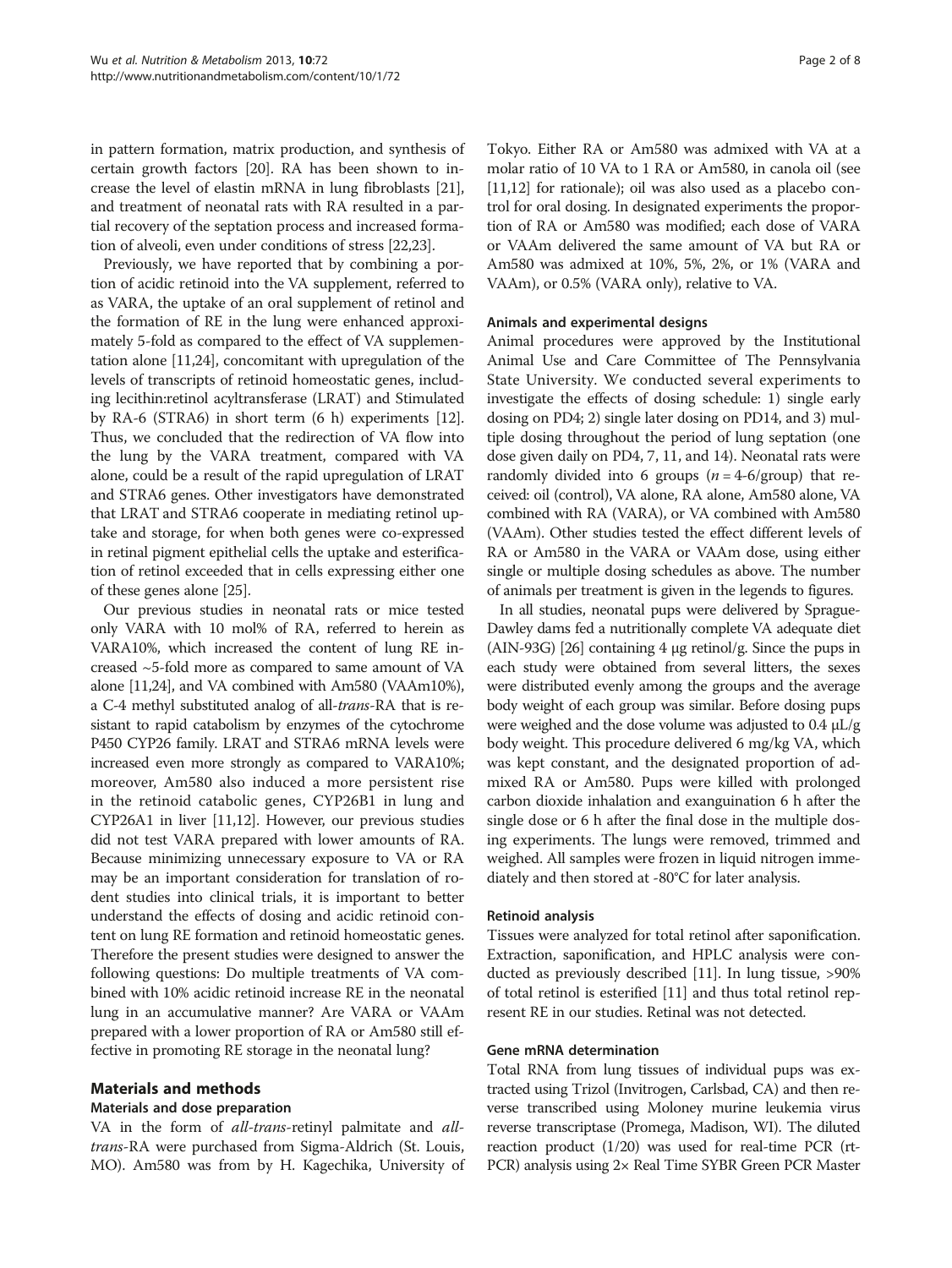<span id="page-2-0"></span>



Mix (BioRad, Hercules, CA) in a final volume of 25 μl. The PCR cycling program was first set at 94°C for 3 min to activate the Taq polymerase and then at 40 cycles of 94°C for 20 s, 60°C for 30 s, 72°C for 30 s and 75°C for 1 sec using the DNA Engine2 Opticon with Continuous Florescence Detector (BioRad). The primers used to detect specific RNAs were: for rat LRAT (AF255060), 5′- CGGACCCATTTTACCCACTA-3′ (forward) and 5′- CAGACTGCAGGAAGGGTCAT-3′ (reverse); for rat CYP26B1 (NM\_181087), 5′-TTGAGGGCTTGGAGTTGG T-3′ (forward) and 5′-AACGTTGCCATACTTCTCGC-3′ (reverse); for rat STRA6 (NM\_0010029924), 5′-CCGATCC TGGACAGTTCCTA -3′ (forward) and 5′-CCACCTGG TAAGTGGCTGTT -3′ (reverse), for rat 18S ribosomal RNA (FQ225624), 5′- CGCGGTTCTATTTTGTTGGT-3′ (forward) and 5′- AGTCGGCATCGTTTATGGTC-3′ (forward). The mRNA expression level of each sample was corrected by calculating mRNA-to-ribosomal 18S RNA ratio. Data were normalized to the average value for the control group, set at 1.0, prior to statistical analysis.

#### Statistical analysis

Data are shown as the means ± SEM. Differences between groups were tested by one-factor ANOVA followed by Fisher's least significant difference test, using GraphPad Prism (San Diego, CA). For comparisons of mRNAs, the mean value of the control group was set to a value of 1.0, and the mean values for the other groups were converted accordingly prior to statistical testing. If group variances were unequal, the individual values were transformed to log10 values before statistical analysis. Differences with  $P < 0.05$  were considered statistically significant.

## Results

## Multiple dosing resulted in a higher, accumulative increase in lung RE contents

Three experiments were conducted in which the timing of the dosing differed between PD4 and PD14, considered the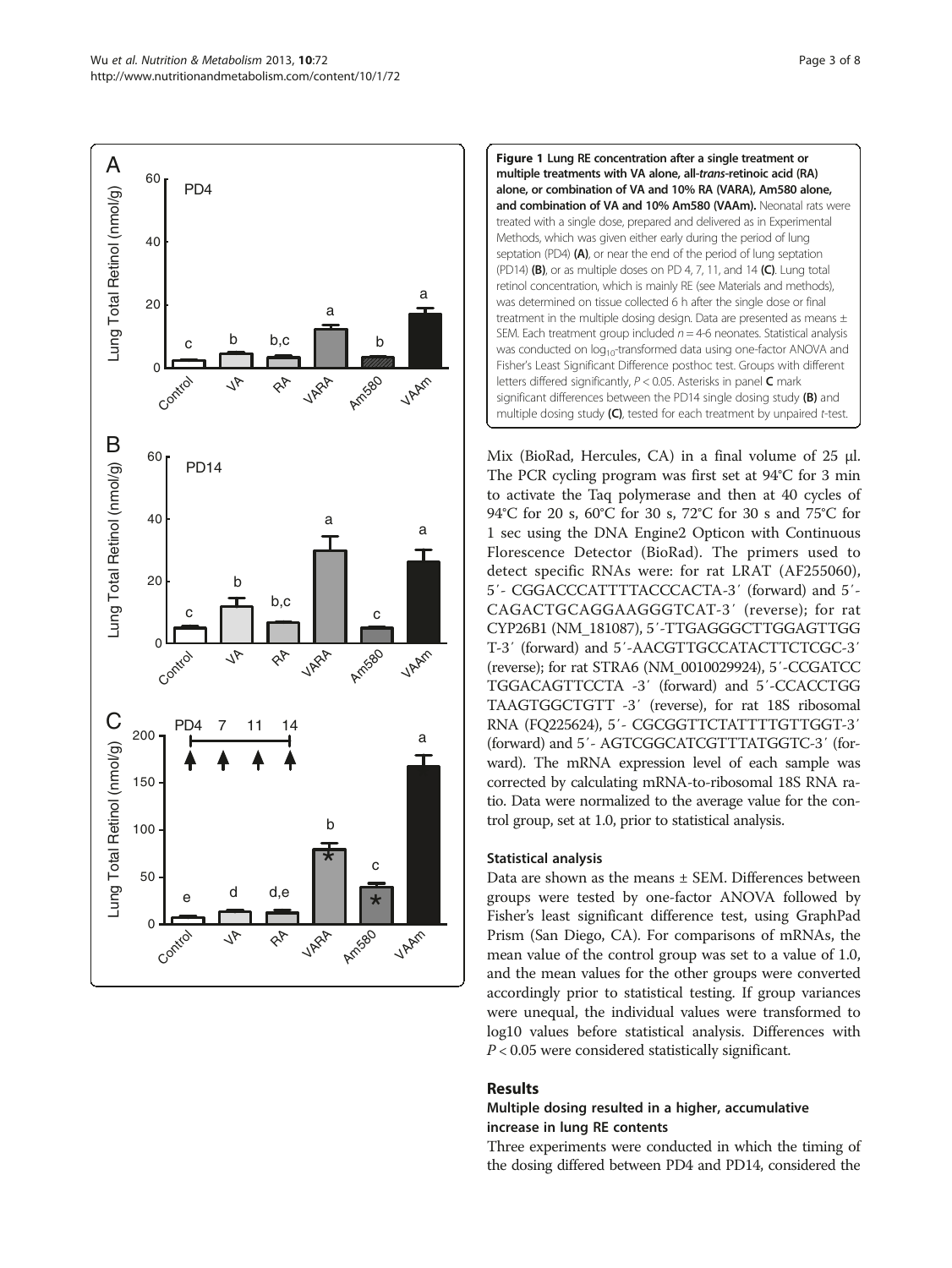<span id="page-3-0"></span>beginning and late in the period of lung septation. Treatments were given once either on PD4 or PD14, or as repeated doses on PD4, 7, 11, and 14, with tissue collection 6 h after the single dose or final dose in the repeated dosing study. In each of these studies the treatments included oil (control), VA alone, RA alone (matched to the amount in VARA10%), VARA10%, Am580 alone (matched to the amount in VAAm10%), and VAAm10%. After single dosing on PD4 (Figure [1A](#page-2-0)), treatments with VARA10% and VAAm10% increased lung RE levels more than VA alone, which itself increased lung RE 2-fold above the control value ( $P < 0.05$ ). These results agree with those of our previous observations that VARA and VAAm580 containing 10% of acidic retinoid synergistically increased lung RE content as early as 6 h after dosing in young rat pups [[11,12](#page-7-0)]. After single dosing on PD14 (Figure [1](#page-2-0)B), a similar pattern was observed among the treatments, which suggests a consistent mechanism of response to VARA throughout the period of lung septation. When each treatment was compared between the two ages, lung RE was significantly greater on PD14 than PD4 (all  $P < 0.05$  except for  $P = 0.056$ between VA groups on PD4 versus PD14); therefore older neonates had both a slightly higher baseline (control) RE concentration and they responded slightly more robustly to treatment. In a third experiment, we tested multiple dosing with VARA10% and VAAm10%, given on PD4, 7, 11, and 14. Multiple dosing increased lung RE (Figure [1C](#page-2-0)) more than single dosing on PD14 (all  $P < 0.05$  versus single-dose on PD14). However, for VA and RA given alone, there was no additive increase. Notably, repeated treatment with Am580 alone increased lung RE in a cumulative manner, both as compared to the control group, the VA group, and the group treated with a single dose of Am580 (all  $P < 0.05$ , Figure [1](#page-2-0)C). This suggests that Am580, as a stable analog of RA, redirected endogenous retinol that was present in the absence of VA supplementation into the lung.

## Multiple treatments of VARA had no cumulative effect on the expression of lung homeostatic genes, but VAAm prolonged gene expression

Next we examined single dosing versus multiple dosing with VA, RA, VARA, and VAAm on the expression of retinoid homeostatic genes. After single dosing on PD4, LRAT mRNA was significantly increased in all groups that had received a treatment containing an acidic retinoid: control ≈ VA, < RA ≈ VARA, < Am580 ≈ VAAm (Figure 2A).



Quantitative PCR results were normalized to ribosomal 18S RNA and the average value for the control group was set to 1.0 for each experiment. Data are presented as means  $\pm$  SEM. Each treatment group included  $n = 4-6$  neonates. Statistical analysis was conducted on  $log_{10}$ -transformed data using one-factor ANOVA and Fisher's Least Significant Difference posthoc test. Groups with different letters differed significantly, P < 0.05.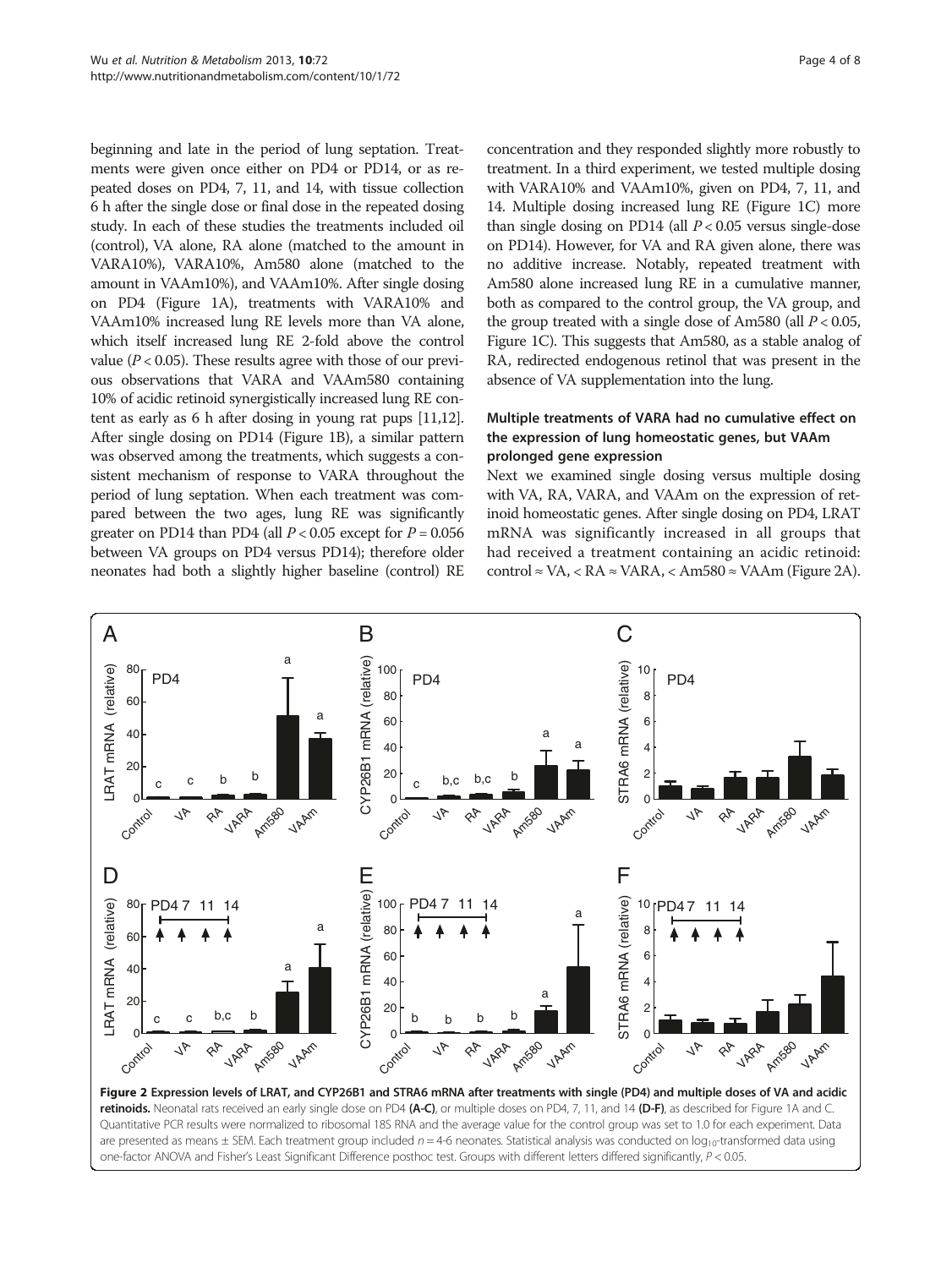<span id="page-4-0"></span>A similar pattern was observed for CYP26B1 although the increase was significant only for VARA, Am580, and VAAm (Figure [2B](#page-3-0)). STRA6 mRNA increased to a lesser extent and was more variable and therefore was not significantly regulated by these treatments (Figure [2C](#page-3-0)). Results for single dosing on PD14 (data not shown) were similar to those for PD4. In the multiple-dosing study, VARA significantly increased the level of LRAT (Figure [2](#page-3-0)D) but not CYP26B1 (Figure [2E](#page-3-0)) mRNA (P < 0.05), while both Am580 and VAAm dramatically increased LRAT and CYP26B1 mRNAs. For STRA6, results on PD14 (Figure [2](#page-3-0)F) were similar to those on PD4. Since all of these measurements were made 6 h after the single dose or the last dose in the multiple dosing protocol, the results thus suggest that RA, probably due to its very short half-life or due to its induction of CYP26B1, produced only a transient stimulation of the expression of these retinoid-homeostatic genes, while, in contrast, the stable retinoid analog Am580 induced a sustained elevation of LRAT and CYP26B1 gene expression.

Previously, the lowest concentration of RA or Am580 admixed with VA that may enhance lung RE formation has not been determined. Therefore we next conducted a single-dosing experiment in which neonatal rats were treated at early neonatal age (PD4-5) with oil, VA alone, or dilutions of VARA with RA at 10%, 5%, 2%, 1% or 0.5% relative to VA. Figure 3A shows that lung RE increased after treatments with VARA10%, 5%, 2% and 1%, while VARA0.5% produced less of an increase, although still above that with VA alone (all  $P < 0.05$  versus VA).

We then investigated multiple doses of VARA at dilutions of 10%, 2% and 1% RA and of VAAm at 10%, 2% and 1% Am580, each in comparison to control and VA treated pups. In this study, all doses that had been used in the single dose study (shown in Figure [1\)](#page-2-0), produced a greater increase in lung RE after multiple dosing (Figure 3B), which is consistent with the cumulative effect of multiple doses shown above for VARA10%. However, VARA2% and VARA1% did not produce an increase greater than VA alone after multiple dosing. This may suggest an attenuation of the effect of RA at lower doses, due to rapid catabolism. Consistent with this notion, multiple dosing using VA combined with the stable retinoid Am580, from VAAm10%, to VAAm1%, all resulted in increased lung RE, in some cases exceeding 100 nmol/g.

## Retinoid-regulated gene expression with diluted doses of VARA and VAAm

Based on these results we hypothesized that an upregulation of retinol uptake and esterification might be transient in the lung of pups treated with more diluted forms of VARA, due to rapid catabolism of the more limited amount of RA, whereas the effect of Am580 would be more persistent and thus we hypothesized that VAAm



prepared with a lower proportion of Am580 would still be effective. Thus, we compared STRA6, LRAT, and CYP26B1 expression in neonatal lung using samples collected 6 h after the final dose of a study with multiple-dose treatments of either VARA at 10%, 2% and 1% of RA, or VAAm at 10%, 2% and 1% of Am580, or VA alone (as in Figure 3B). For each of these genes, the expression level after multiple treatments with VARA 10%, 2% or 1% did not differ from treatment with VA alone, while VA alone elevated expression slightly but significantly compared to the placebo-treated control group (Figure [4\)](#page-5-0). By contrast, treatment with VAAm10%, 2% or 1% all significant increased the expression of STRA6 (Figure [4](#page-5-0)A), LRAT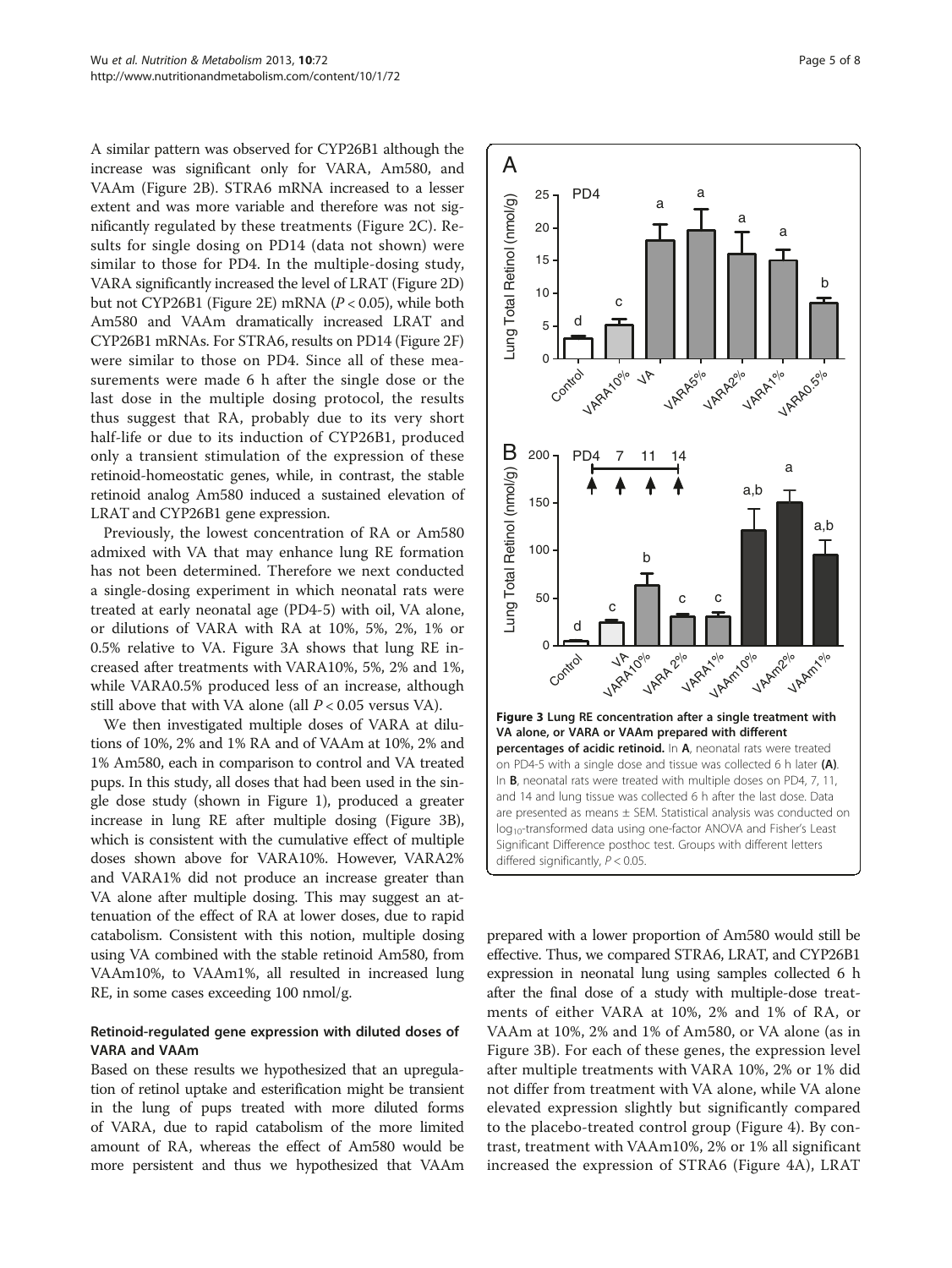<span id="page-5-0"></span>



(Figure 4B), and CYP26B1 (Figure 4C), as compared to VA alone. The relative increases for LRAT and CYP26B1 were greater than those for STRA6 and exhibited a dose-response trend.

#### **Discussion**

VA is essential in lung development and thus it is possible that supplementation with VARA during early postnatal life could be advantageous in neonates at risk of low VA status as a means of providing an adequate supply of VA to lung tissue for the production of endogenous retinoids. Previously, we reported that VARA, compared to VA alone, increased lung RE about 5 times more [\[12](#page-7-0)]. Biesalski [\[27\]](#page-7-0) has referred to this synergy of VA and RA as "metabolic priming", and we believe this is an apt description of how the RA component of the VARA preparation is working to augment VA uptake and storage in the lung. Previous studies showed that VARA was effective in increasing lung RE even in the face of inflammation [[28\]](#page-7-0), and VARA also has improved outcome, as suggested by reduced markers of inflammation and improved morphology in a model of hyperoxic lung injury in the neonatal mouse [[29,30\]](#page-7-0).

Previous studies had not tested whether repeated treatments (multiple dosing) during the neonatal period would have an additive effect on either RE formation or the level of gene expression, or whether the amount of acidic retinoid could be reduced below 10%, relative to VA, and still promote RE formation. The ability to deliver a lower percentage of RA or Am580, if effective in increasing lung RE, is important to test as, if effective, it would allow for a reduced total exposure to these compounds during early postnatal development. Our present experiments show, firstly, that single treatments on PD4 compared to PD14 resulted in very similar responses (Figure [1A](#page-2-0) and [1B](#page-2-0)), suggesting that the lung remains responsive to VARA at times near both the beginning and the end of the septation period. Secondly, multiple treatments increased lung RE contents in a manner that was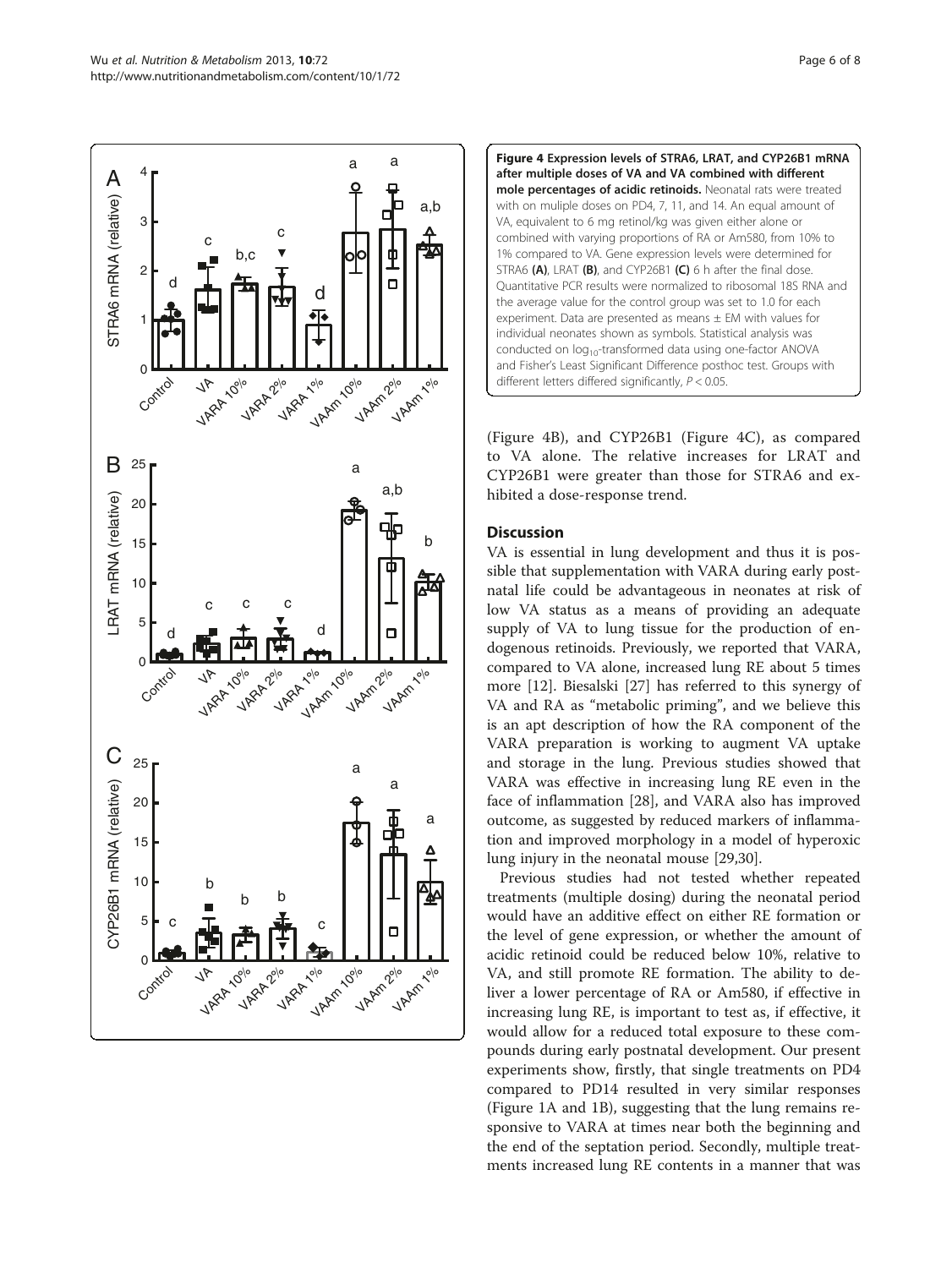<span id="page-6-0"></span>both synergistic between VA and RA or Am580 and cumulative in quantity (Figure [1](#page-2-0)C vs. A and B). The cumulative increase is of interest because it suggests that intermittent, periodic dosing is sufficient to maintain an elevated level of RE in lung tissue over a period of time, especially if the acidic retinoid is persistent, and may suggest that lower doses would be effective in maintaining a moderate increase in lung RE over time. Thirdly, VARA and VAAm, each composed with 10% of acidic retinoid, did not differ from each other with respect to lung RE formation after a single dose, but VAAm produced a stronger effect than VARA after multiple dosing (Figure [1](#page-2-0)C), probably due to the longer half-life of Am580 compared to RA. Indeed, with VAAm, it appears the total dose of both retinoids combined can be reduced by half or more and still have an equivalent effect as VARA10% (Figure [3\)](#page-4-0). The finding that treatment with Am580 alone, in the absence of supplementation with VA, significantly increased lung RE (Figure [1C](#page-2-0)) indicates the power of Am580 to redirect endogenous VA, presumably derived from liver or other storage tissues, into the lung. Fourthly, the results of gene expression analysis provide a possible explanation for the difference between VARA and VAAm treatments, in that treatments containing Am580 increased LRAT expression substantially, in both the single dose and multiple dosing experiments (Figure [2\)](#page-3-0). The persistence of LRAT gene expression even 24 h after the final dose in the multiple-dosing study may have led to an exaggerated formation of lung RE.

The results of our dose-dilution studies with a fixed amount of VA combined with different amounts of RA and Am580 showed that small amounts of acidic retinoid significantly increased lung RE accumulation. The lowest effective concentration of RA was 0.5% in PD 4-5 neonates after a single dose (Figure [3A](#page-4-0)). Interestingly, in older PD14 neonates after multiple doses (Figure [3](#page-4-0)B), only VARA10% significantly elevated lung RE, compared either to VA alone, VARA2%, or VARA1%. In our previous 12 h experiments [\[12](#page-7-0)], we suggested that the activity of RA is only transient, consistent with a high turnover rate of RA in vivo [\[31](#page-7-0)], due to transient upregulation of retinoid homeostatic genes. We speculate that the loss of synergy observed with VARA2% and 1% in our multiple-dosing study (Figure [3B](#page-4-0)) could be due to a more rapid elimination of the small amount of RA in the VARA dose. This idea was supported by our multiple-dosing experiment using the more stable analogue of RA, Am580 (Figure [1C](#page-2-0)), in which VAAm1% increased lung RE formation compared to VA alone (Figure [3B](#page-4-0)).

Although the up-regulation of STRA6 in these studies was modest as compared to that of LRAT and CYP26 in response to either VARA or VAAM doses, it was still

statistically significant (Figure [4](#page-5-0)A). The essentiality of STRA6 for retinol uptake from plasma RBP, except in the eye, has been questioned recently based on studies in STRA6 knock-out mice [\[32\]](#page-7-0), but STRA6 might still participate in the enhanced uptake of retinol under conditions when the gene is expressed and responsive to acidic retinoids, as in lung of wildtype neonates. Studies in LRAT knock-out mice have demonstrated its importance in retinol uptake, including in adult tissues, including lung [[33\]](#page-7-0). The ability of RA to upregulate these genes, even transiently, could be applied in therapies for neonates, in which VA stores are low at birth, to rapidly increase the tissue's content of VA, which may improve the in situ formation of bioactive retinoids. Having an adequate supply of RE in lung tissue may be critical for adequate formation of bioactive retinoids. An acute accumulation and utilization of RE has been shown during the alveolar stage of lung development [\[34,35\]](#page-7-0), when, concurrently, retinol and RA increased in lung fibroblasts, suggesting an increased demand for retinoids in normal postnatal lung development [[36\]](#page-7-0).

In summary, these studies have provided evidence that multiple dosing with VARA or VAAm can rapidly and markedly elevate lung RE contents in neonatal rats, and that the magnitude of increase can be controlled by the type and amount of acidic retinoid admixed with VA and the frequency of dosing. A small amount of RA admixed with VA may be a useful approach to increasing the delivery of retinol to the lungs. Our findings thus provide some clues for a more efficient and possibly better therapeutic strategy that may improve lung RE formation in neonatal lungs.

#### Abbreviations

CYP26B1: Cytochrome P450 26B1; LRAT: Lecithin:retinol acyltransferase; RA: Retinoic acid; RE: Retinyl ester; STRA6: Stimulated by Retinoic acid 6; VA: Vitamin A; VARA: Supplemental vitamin A combined with retinoic acid; VAAm: Supplemental vitamin A combined with Am580.

#### Competing interests

The authors declare no competing financial interests.

#### Authors' contributions

All authors have read and approved the final version. LW designed and conducted the research and prepared the draft manuscript; RZ conducted research and data analysis, and ACR planned and designed the research and prepared the final manuscript.

#### Acknowledgments

This work was supported in part by NIH grants CA-090214 and HD-066982.

Received: 22 October 2013 Accepted: 17 December 2013 Published: 19 December 2013

#### References

- 1. Fraslon C, Bourbon JR: Retinoids control surfactant phospholipid biosynthesis in fetal rat lung. Am J Physiol 1994, 266:L705–L712.
- 2. Bhatia J, Ziegler EE: Retinol-binding protein and prealbumin in cord blood of term and preterm infants. Early Hum Dev 1983, 8:129–133.